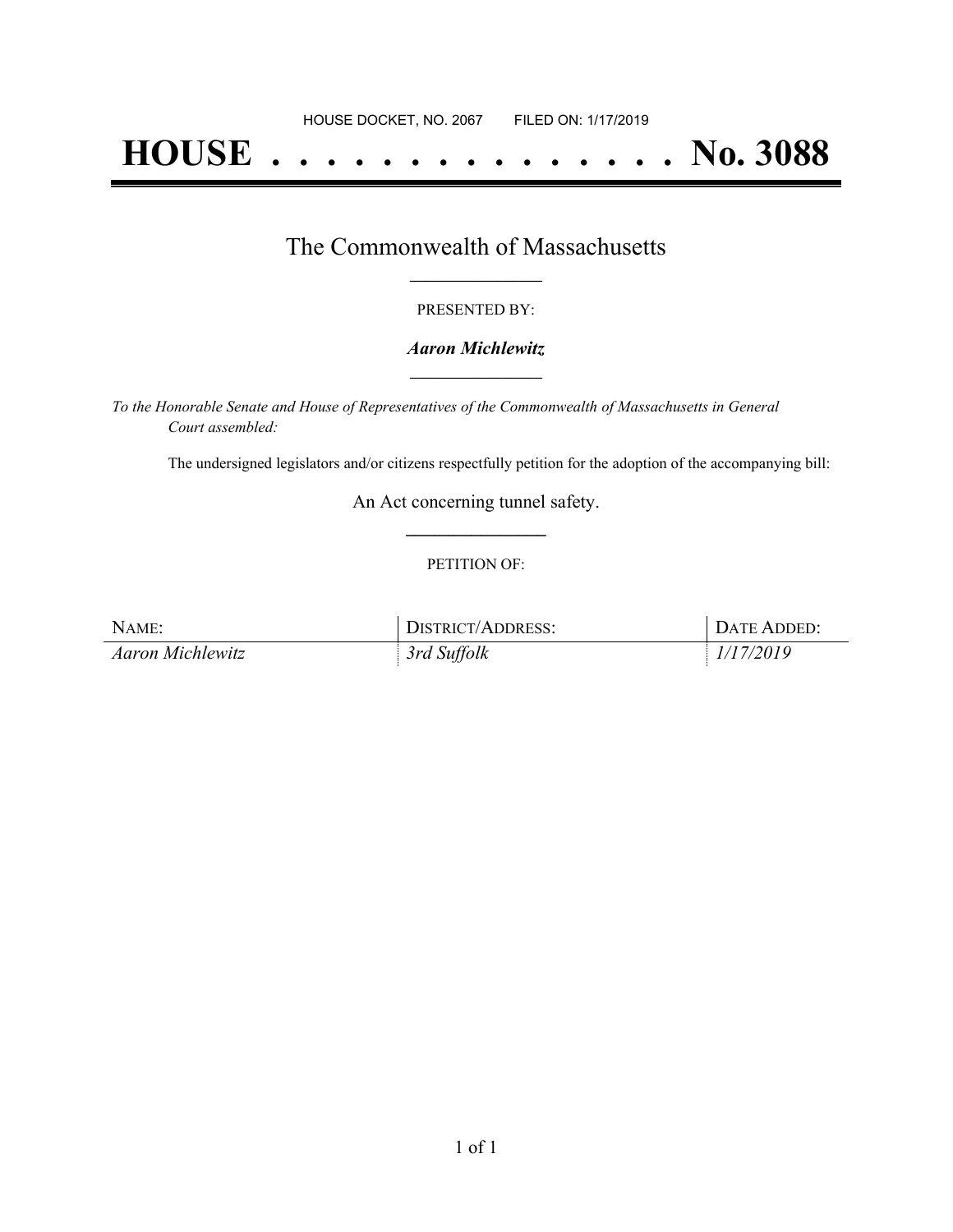## **HOUSE . . . . . . . . . . . . . . . No. 3088**

By Mr. Michlewitz of Boston, a petition (accompanied by bill, House, No. 3088) of Aaron Michlewitz relative to the purchase of tunnel safety insurance by the Executive Office of Transportation. Transportation.

### [SIMILAR MATTER FILED IN PREVIOUS SESSION SEE HOUSE, NO. *2741* OF 2017-2018.]

## The Commonwealth of Massachusetts

**In the One Hundred and Ninety-First General Court (2019-2020) \_\_\_\_\_\_\_\_\_\_\_\_\_\_\_**

**\_\_\_\_\_\_\_\_\_\_\_\_\_\_\_**

An Act concerning tunnel safety.

Be it enacted by the Senate and House of Representatives in General Court assembled, and by the authority *of the same, as follows:*

1 SECTION 1. Chapter 81A of the General Laws is hereby amended by adding after

2 Section 31 the following sections:

 Section 32. No later than July 31 of every calendar year, the Office of Inspector General shall, in consultation with the Division of Insurance and the Executive Office of Transportation, determine, for each privately owned, publicly used railway or roadway tunnel, the types and amounts of insurance coverage necessary to fully protect the traveling public and the Commonwealth in the event of any incident within each such tunnel causing harm or injury to any person or property. For purposes of this legislation, the term "tunnel" shall mean any below- ground tunnel, platform, air rights structure, or any component thereof, over which open space or development exists, or could be added.